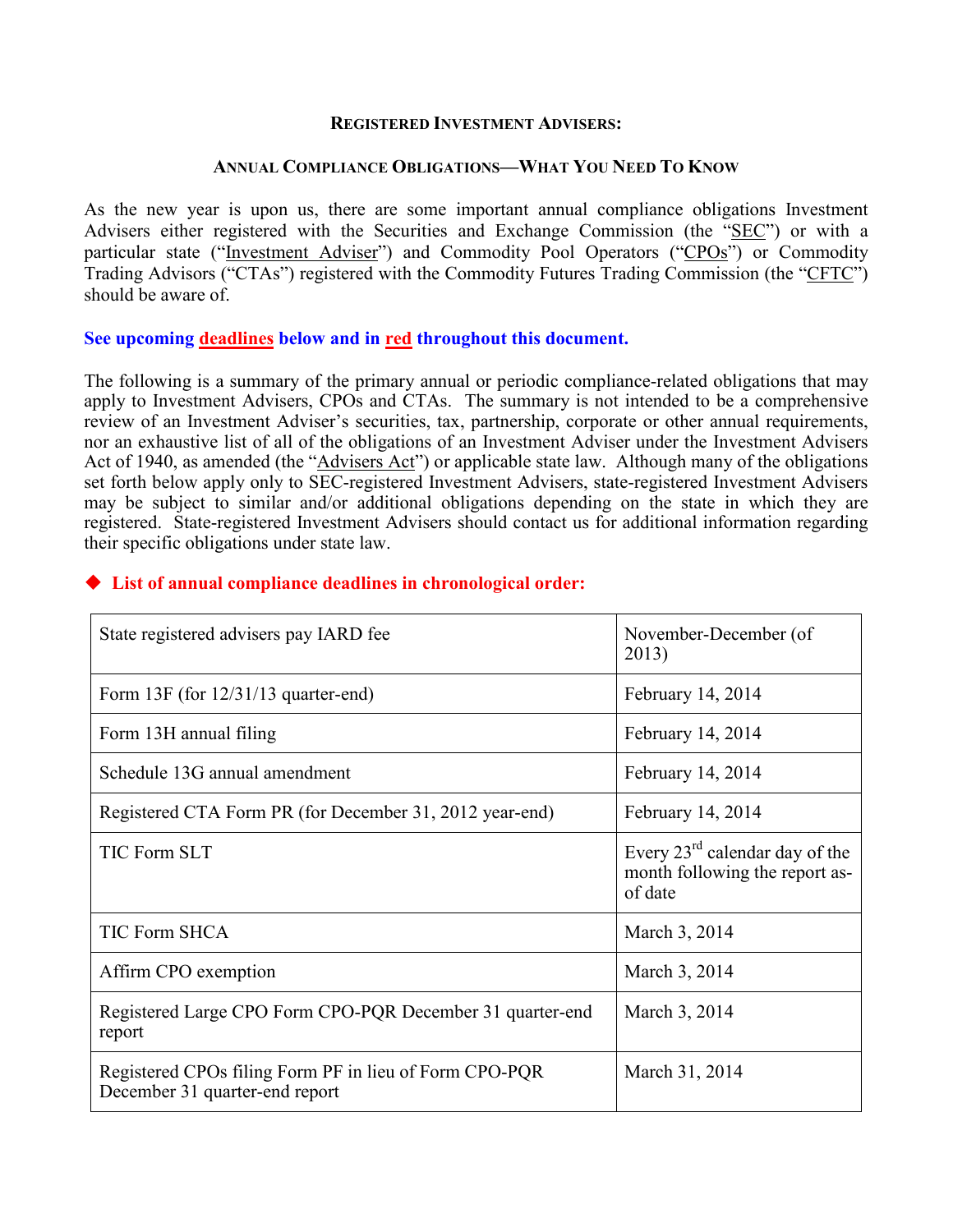| Registered Mid-Size and Small CPO Form CPO-PQR year-end<br>report                                  | March 31, 2014                                                                                                                                 |
|----------------------------------------------------------------------------------------------------|------------------------------------------------------------------------------------------------------------------------------------------------|
| SEC registered advisers and ERAs pay IARD fee                                                      | Before submission of Form<br>ADV annual amendment by<br>March 31, 2014                                                                         |
| Annual ADV update                                                                                  | March 31, 2014                                                                                                                                 |
| Delivery of Brochure                                                                               | April 30, 2014                                                                                                                                 |
| Form PF filers pay IARD fee                                                                        | Before submission of Form<br>PF                                                                                                                |
| Form PF (for advisers required to file within 120 days after<br>December 31, 2013 fiscal year-end) | April 30, 2014                                                                                                                                 |
| FBAR Form TD F 90-22.1 (for persons meeting the filing threshold<br>in $2013$ )                    | June 30, 2014                                                                                                                                  |
| <b>FATCA</b> registration                                                                          | Must be completed by April<br>25, 2014                                                                                                         |
| Form D annual amendment                                                                            | One year anniversary from<br>last amendment filing<br>If the fund will be using                                                                |
|                                                                                                    | $506(c)$ to generally solicit, the<br>Form D must be amended to<br>check the box that indicates<br>the offering will be made<br>under $506(c)$ |

# **What's New?**

# **AIFMD**

By July 22, 2013, each EU Member State, Iceland, Liechtenstein and Norway were required to transpose the Alternative Investment Fund Managers Directive (AIFMD) into national law by July 22, 2013. AIFMD established uniform requirements for Alternative Investment Funds (AIF) and managers to AIFs (AIFM) who wish to market in the EU.

The definition of AIF (Alternative Investment Fund) applies broadly and includes US and offshore hedge funds, private equity funds and other private funds. AIFMD applies to any US AIFM that markets<sup>[\[1\]](#page-1-0)</sup> one or more AIFs (EU or non-EU) to investors in the EU or manages one or more EU AIFs.<sup>[\[2\]](#page-1-1)</sup>

<span id="page-1-1"></span><span id="page-1-0"></span><sup>[1]</sup> Marketing is defined by AIFMD broadly as "a direct or indirect offering or placement" by an AIFM of shares of an AIF, and may even include regular correspondence sent to existing investors that may be perceived as solicitation for additional funds. The available "reverse solicitations" or "passive marketing" exemption (those contacts not being at the initiative of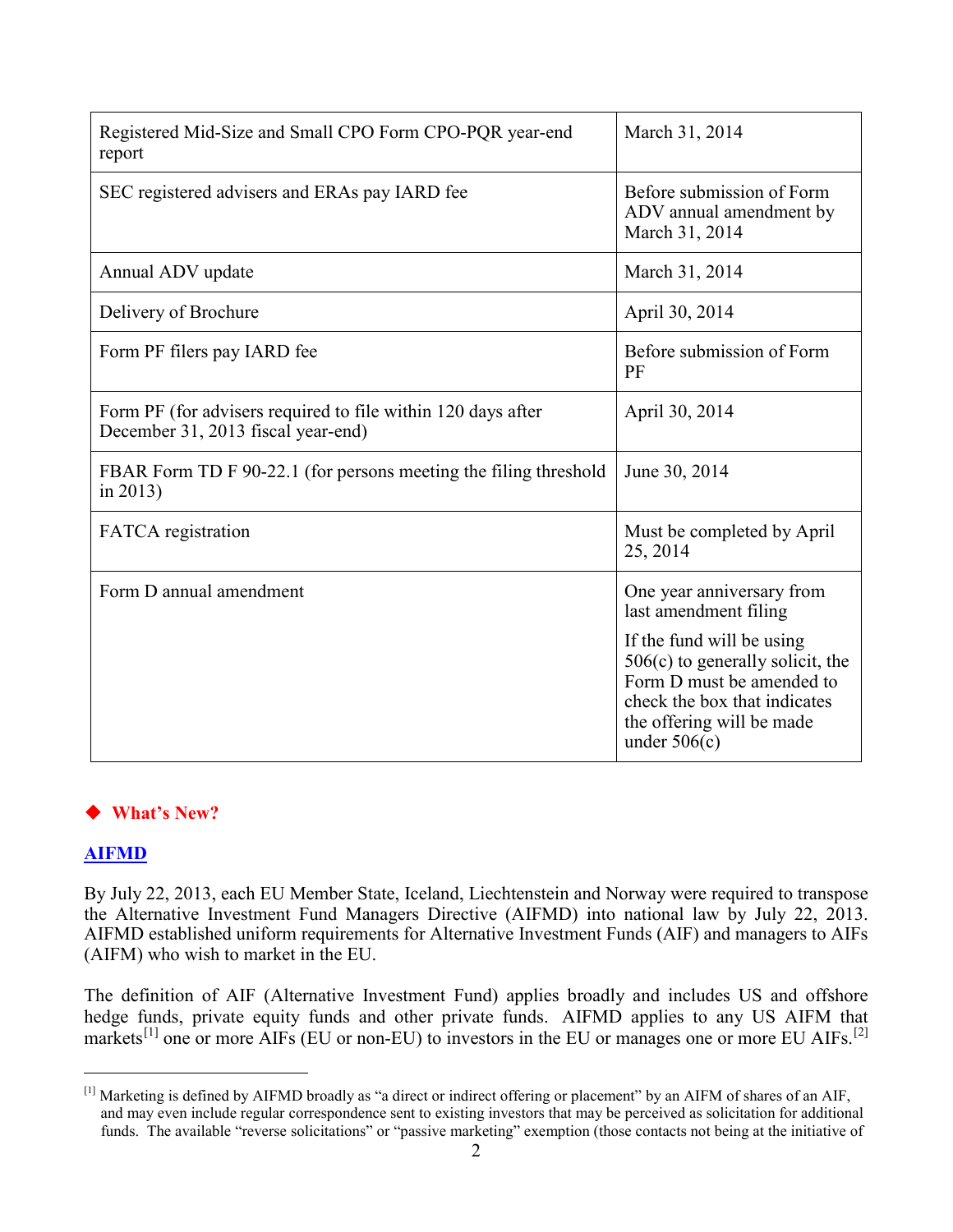AIFMD does not apply to a US AIFM managing a non-EU AIF (such as a Cayman fund) where that non-EU AIF is not marketed to investors in the EU. Non-EU AIFs being marketed in the EU are not permitted to register for the AIFMD Passport, which grants permission to market in all EU Member States, until 2015. Between July 22, 2013 and 2015, non-EU AIFs and AIFMs must comply with the private placement regimes of each individual country.

It is important to note that AIFMD legislation is merely a framework and each country is independently responsible for integrating AIFMD into its laws and setting its own standards. Although AIFMD was supposed to be fully enacted by July 22, 2013, many countries did not meet the deadline and there is still considerable uncertainty concerning its private placement requirements and the final AIFMD provisions.

# **CISA**

Any fund manager that has or expects to have investors in Switzerland, should be aware of the following Swiss developments. Switzerland has adopted its own set of regulations under the Swiss Collective Investment Schemes Act (CISA) and the accompanying Collective Investment Schemes Ordinance (CISO). CISA applies to any "distribution" of a Collective Investment Scheme (CIS) to Swiss investors. As with AIFMD, there is still a good deal of uncertainty about the interpretation of the new rules and more information is expected in the future from the Swiss Financial Market Supervisory Authority (FINMA).

A fund manager can only distribute a CIS to Qualified Investors in Switzerland. To avoid the full application of CISA, the fund manager should not have a Swiss place of business or employees based in Switzerland. The PPM provided to Swiss investors should include a disclaimer that states, in respect of Swiss investors, that the CIS is only distributed to Qualified Investors. "High net worth" Swiss natural persons must declare in writing that they meet the financial requirement and affirmatively "opt in" to being classified as Qualified Investors.

A non-Swiss CIS and non-Swiss fund manager has until March 1, 2015 to fully comply with the requirements for non-Swiss CIS to be distributed to Qualified Investors. To comply, a non-Swiss CIS must appoint a Swiss Registered Representative and a Swiss Paying Agent (a Swiss bank). The Representative is essentially a go-between for the fund and the investors and is responsible for ensuring the fund complies with the necessary Swiss laws. The Representative and Paying Agent must each be registered with FINMA. Non-Swiss CIS and non-Swiss managers do not need to register with FINMA.

If you are uncertain whether these new Swiss requirements apply to you, please contact us immediately.

# **New Rules 506(c) and 506(d)**

# **Rule 506(c) -- General Solicitation**

New Rule 506(c) permits a private fund to use general solicitation and general advertising when making a securities offering, provided the fund only sells to accredited investors. Funds must take affirmative and reasonable steps to verify that each investor is accredited under the Rule 501 definition and may not simply rely upon representations from the investor as is permissible under Rule 506(b).

the fund manager) should therefore be utilized cautiously at least until guidance is published or market practice is developed.

<sup>&</sup>lt;sup>[2]</sup> Any US manager with a EU co-manager or submanager may be subject to additional AIFMD implications.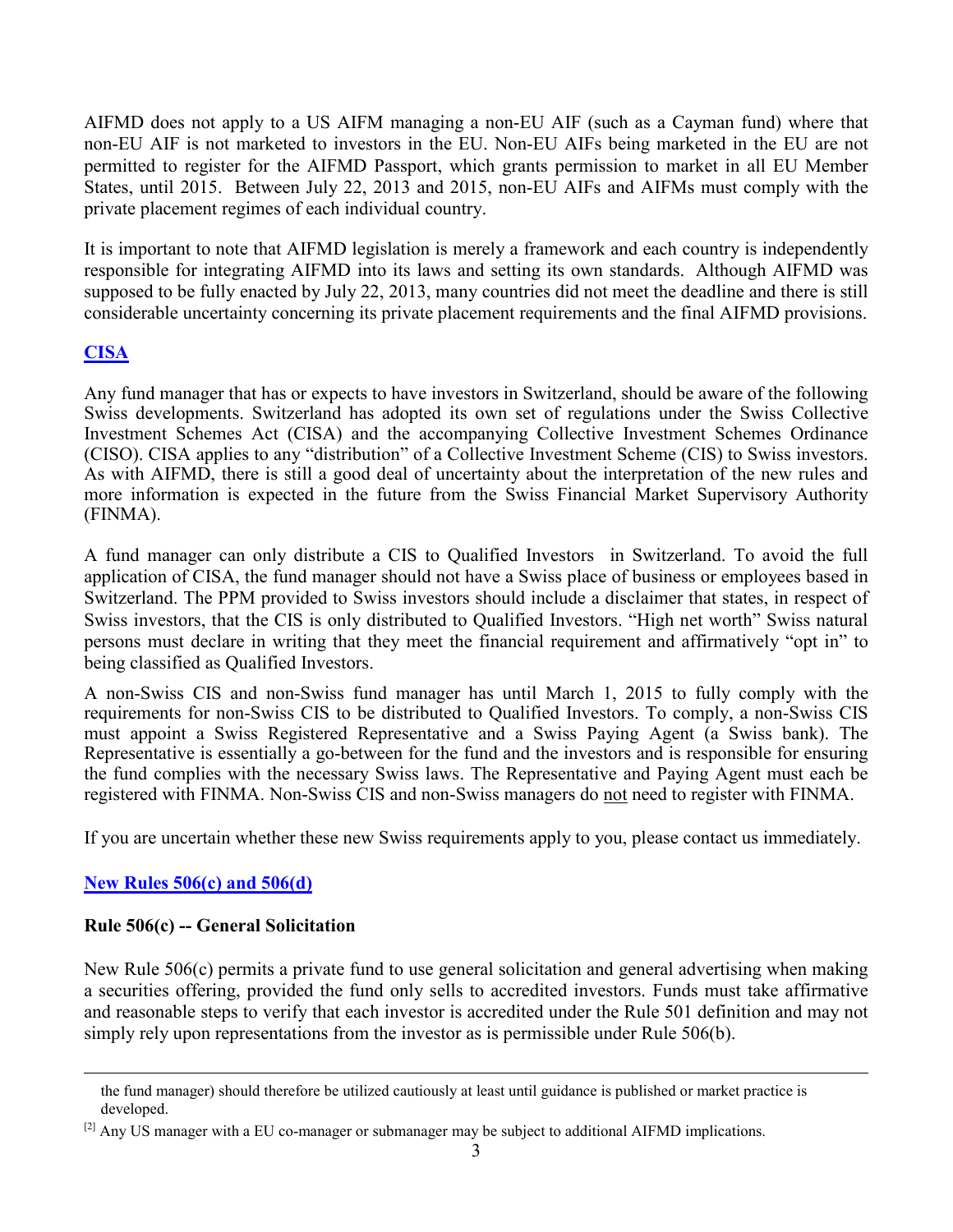# *Verification*

The burden now shifts to private fund managers to determine "reasonableness" when making a determination of an investor's accredited status. The non-exclusive, non-required verification methods published by the SEC include: (i) reviewing federal tax forms, (ii) confirming net worth through documentation, or (iii) obtaining written confirmation from a registered broker-dealer, registered investment adviser, licensed attorney in good standing, or registered CPA.

# *Effect on Current Rule 506 Exemptions*

Rule 506(c) does not modify or repeal any of the current Rule 506 exemptions, and issuers may still rely on those exemptions as written. Therefore, private fund managers that do not see the value in advertising to or soliciting the public, or find the conditions of the new rule too onerous, may continue under the current private offering regime.

## *CFTC Limitations and Harmonization*

There is a limitation on utilizing new Rule 506(c) for private funds which rely on the CFTC Rule 4.13(a)(3) *de minimus* exemption from CFTC registration or "registration lite" under CFTC Rule 4.7. Both of these exemptions from full CFTC registration require that the fund securities must be offered and sold without any marketing to the public in the United States. Therefore, until the CFTC acts to amend these exemptive rules on which many private fund managers rely, none of these private funds will be able to use the general solicitation provisions of new Rule 506(c). The Managed Funds Association submitted an outline of proposed rule amendments to the CFTC that would harmonize the CFTC rules with the SEC's JOBS Act rules, but it is uncertain when the CFTC will act on this matter.

## **Rule 506(d) – Bad Actor Disqualification**

New Rule 506(d) prohibits private funds from relying on any Rule 506 exemption if any of the private fund's "Covered Persons" (defined below) is disqualified as a result of committing a "Bad Act" as defined in the Rule. The Bad Acts that could result in 506 exemptions being unavailable to a private fund are not limited to acts that the private fund can control or prevent. The SEC will only waive disqualification if the private fund did not know, and should not have reasonably known, of the disqualifying event. Private funds that rely on Rule 506 should have documented evidence that they made reasonable efforts to know of the past Bad Acts committed by their Covered Persons, typically through a questionnaire. If a Rule 506 offering is ongoing, the private fund must update the inquiry periodically and should include a requirement in the questionnaire that the Covered Person inform the issuer if any Bad Acts occur.

Advisers should be prepared to disclose information about themselves and their control persons to the private funds they advise. While only Bad Acts that occur after September 23, 2013 will disqualify a private fund from relying on 506, the past Bad Acts of Covered Persons must be disclosed to all potential investors a reasonable time prior to a sale.

Please contact us if you are uncertain about whether certain past behaviors constitute a "Bad Act" and from whom questionnaire should be obtained.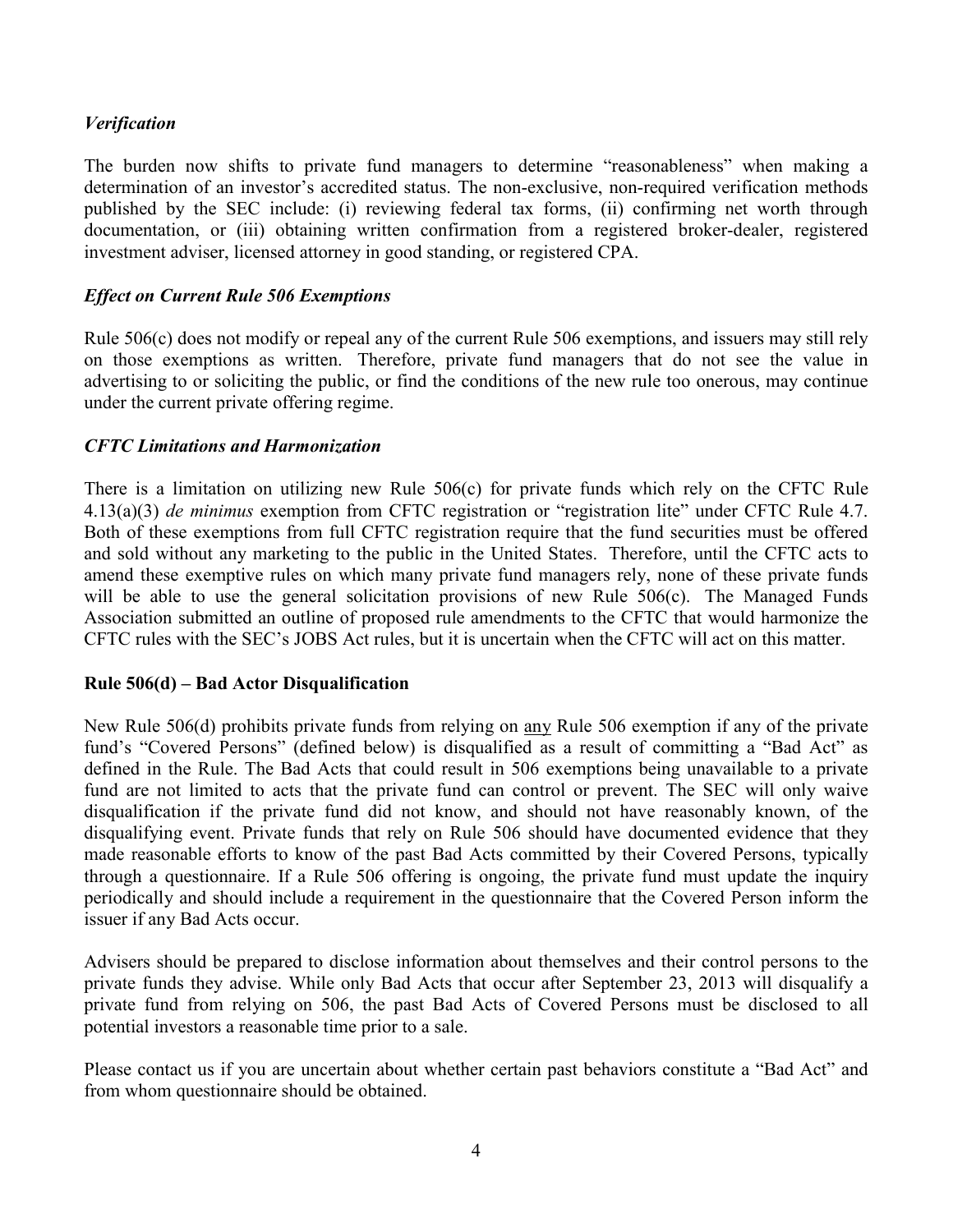## **Identity Theft "Red Flag" Rules**

The SEC and CFTC issued joint rules that went into effect on November 20, 2013, which require special policies and procedures be implemented to prevent identity theft. Investment advisers who have the right (through a power of attorney or other agreement) to direct monies distributed to clients who are natural persons to accounts other than those of the client, must comply with the Red Flag Rules. Advisers should review the power of attorneys they hold with individual clients to see if they are permitted to direct redemption funds or other monies at the instruction of the client to an account held by a third party. The Red Flag Rules provide specific guidelines for preparing a policy and the procedures that the adviser and its staff must follow to comply.

## **Dodd-Frank Protocols**

The International Swaps and Derivatives Association's Dodd-Frank Documentation Initiative ("Documentation Initiative") is designed to assist with compliance with the Dodd-Frank Act. By providing standardized amendments ("protocols") to update swap documentation, the Documentation Initiative minimizes the need for bilateral negotiations and trading disruptions. Two such protocols had compliance dates in 2013 and to indicate compliance with these two protocols, market participants should complete the questionnaire for each protocol, submit an adherence letter and pay a fee of \$500 per protocol, using the ISDA Amend system.

## **Medicare Tax**

Beginning in 2013, for each taxable year, individuals, trusts and estates are subject to a 3.8% Medicare tax on "net investment income," or undistributed "net investment income" for estates and trusts. For individuals, the tax applies to the lesser of (i) their "net investment income", or (ii) the amount of the individual's adjusted gross income in excess of a specified threshold. For trusts and estates, the tax applies if the entity has undistributed "net investment income" in excess of the threshold amount. Fund managers should be aware that net income and gains attributable to private fund investments is likely to be considered part of an investor's "net investment income".

## **Electronic Delivery of Schedule K-1s**

The IRS now permits partnerships and limited liability companies that are taxed as partnerships, to deliver Schedule K-1 to partners/investors solely by electronic means. The partnership or limited liability company must obtain affirmative consent from the partners/investors, and such consent form should be provided to the partners/members in the same electronic format the K-1 will be provided by.

## **Swaps Regulation**

There were significant changes to the rules and regulations governing swaps in 2013. If you engage in swaps, please contact us for current guidance in this area.

# **Continuing Compliance Areas**

## **Fund IARD Account**

An Investment Adviser must ensure that its IARD account is adequately funded to cover payment of all applicable adviser registration renewal fees and notice filing fees. SEC-registered advisers and Exempt Reporting Advisers (ERAs) must pay their annual IARD fees before submitting their annual Form ADV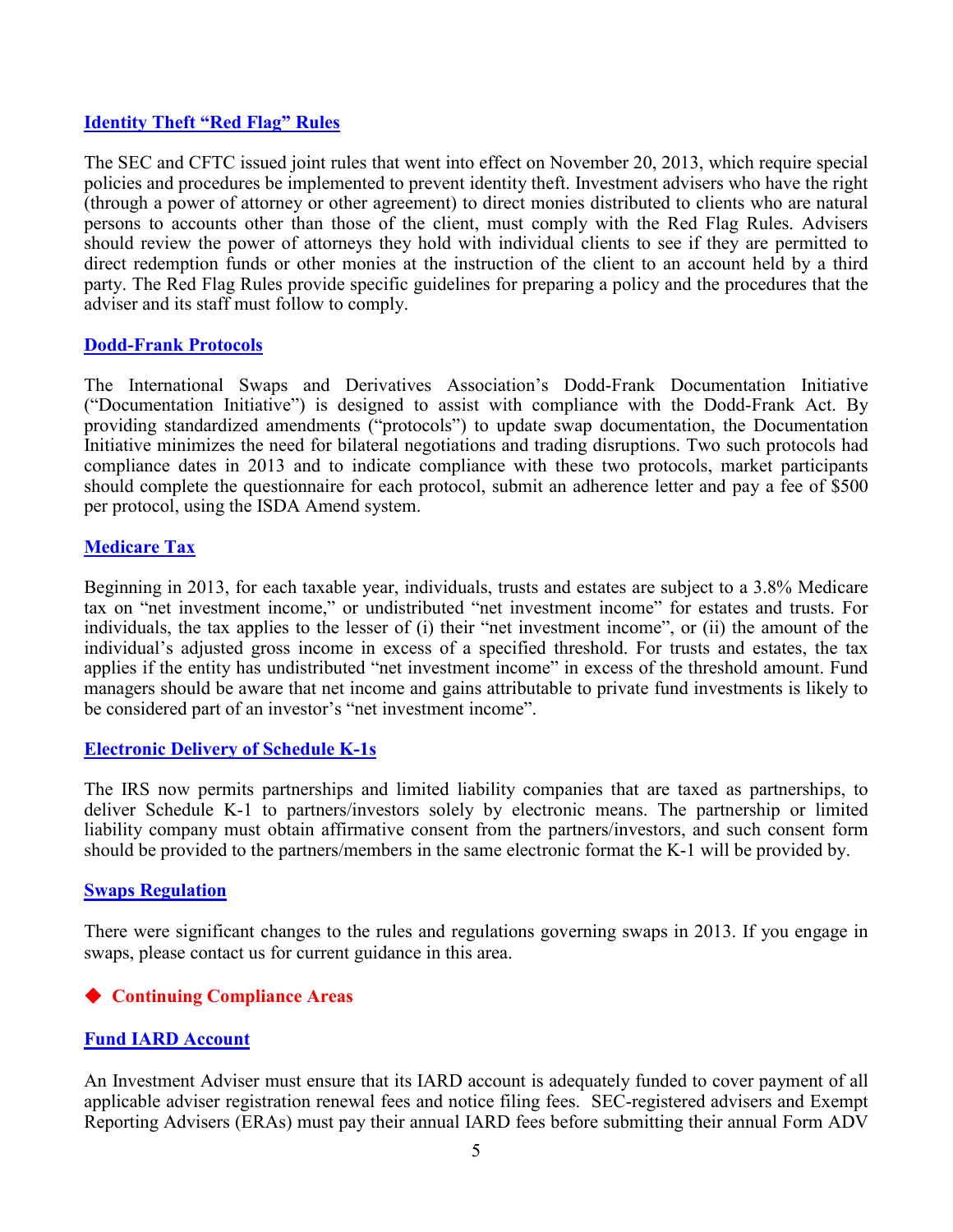amendment **by March 31**. The [annual IARD fee](http://www.iard.com/fee_schedule.asp) of an SEC-registered adviser is based on the adviser's AUM. The annual fee of an ERA is \$150. SEC-registered advisers pay their state notice filing fees and state investment adviser representative fees during the IARD's renewal program in November – December of each year. State-registered advisers also pay their annual fees during the IARD's renewal program in November – December of each year.

For Form PF filers, your IARD account must also be funded with the annual (\$150) or quarterly (\$150) fees before submitting Form PF.

## **[Form ADV](http://www.sec.gov/about/forms/formadv.pdf) Updates and Distribution**

**Annual Updates**. An Investment Adviser must file an annual amendment to Form ADV Part 1 and Form ADV Part 2 within 90 days of the end of its fiscal year. Part 1 and Part 2A of the Form ADV must be filed with the SEC through the electronic IARD system. Accordingly, if you are a SEC-registered adviser whose fiscal year ends on or after December 31, 2013, you must file Part 1A and the Part 2A Brochure as part of your annual updating **amendment by March 31, 2014**. If you are a state-registered adviser whose fiscal year ends on or after December 31, 2013, you must also file Part 1A, Part 1B, the Part 2A Brochure and the 2B Brochure Supplement as part of your annual updating amendment by March 31, 2014. The current Form ADV Part 1 now contains a uniform method of calculating AUM, and eliminates adviser discretion in including or excluding certain assets from the AUM calculation.

**Brochure Rule**. On an annual basis, an Investment Adviser must provide its clients with a copy of its updated Form ADV Part 2A, or provide a summary of material changes and offer to provide an updated Form ADV Part 2A. An adviser could meet its delivery obligation to a hedge fund client by delivering its brochure to a legal representative of the fund, such as the fund's general partner. Delivery is required within 120 days of the end of the adviser's fiscal year, or **by April 30, 2014**.

**Ongoing Updates.** Investment Advisers must amend Part 1 of their Form ADV promptly during the year if certain information becomes inaccurate. The brochure and supplement must also be updated promptly during the year if any information becomes materially inaccurate unless the material inaccuracies result solely from changes in the amount of client assets managed or changes to the fee schedule.

## **State Notice Filings/Investment Adviser Representatives**

An Investment Adviser should review its advisory activities in the various states in which it conducts business and confirm that all applicable notice filings are made and fees are paid through IARD. In addition, an Investment Adviser should confirm whether any of its personnel need to be registered as "investment adviser representatives" in any state and, if so, register such persons or renew their registrations with the applicable states.

## **SEC Presence Exams**

In October 2012, the SEC's Office of Compliance Inspections and Examinations ("OCIE") announced a new initiative to conduct focused, risk-based examinations ("Presence Exams") of investment advisers to private funds that recently registered with the SEC. We have previously posted an *[article](http://www.investmentfundlawblog.com/investment-advisers/sec-to-conduct-presence-exams-of-newly-registered-investment-advisers/)* on the Presence Exams at our Investment Fund Law Blog - *<http://www.investmentfundlawblog.com/>*.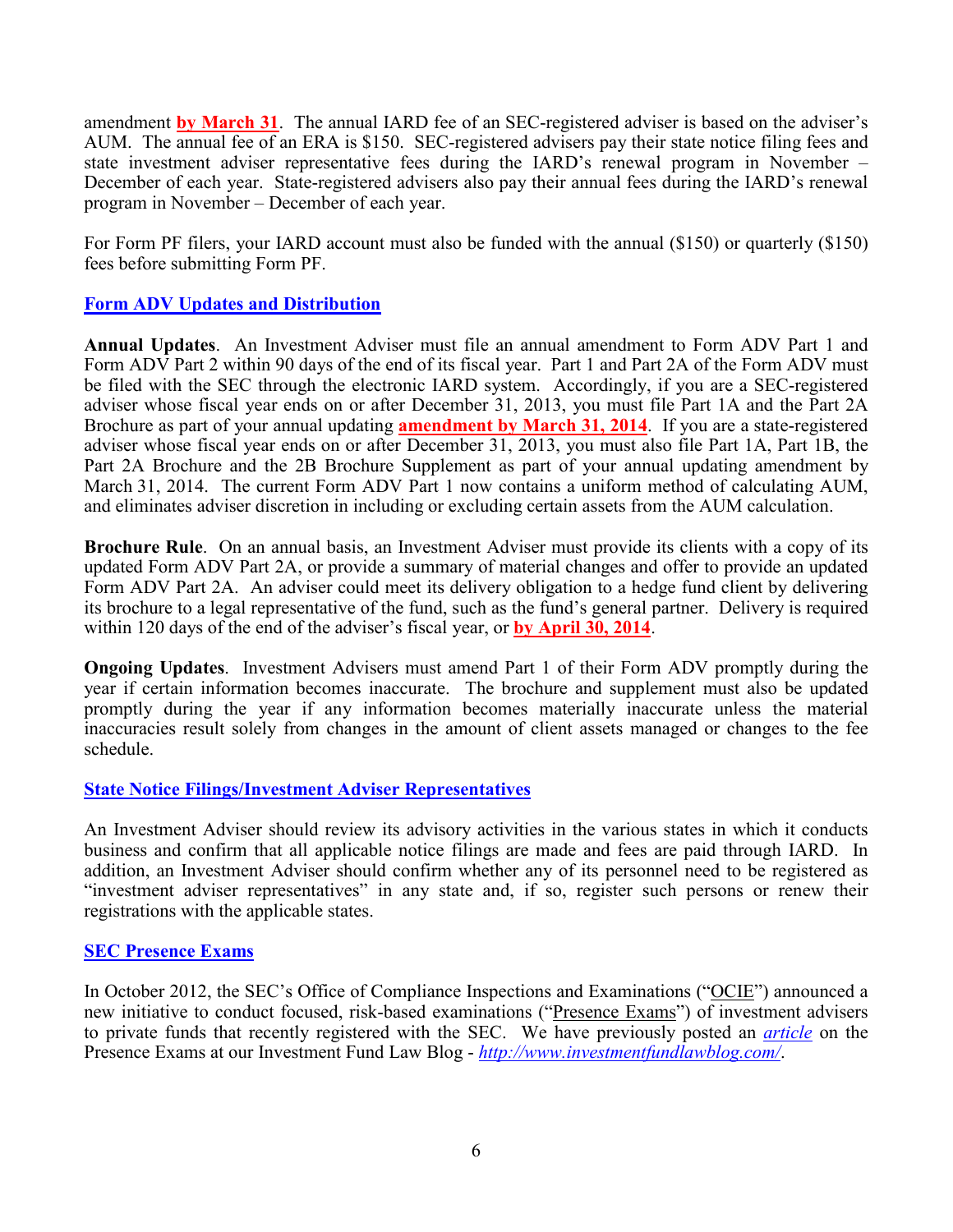# **[Enforcement Priorities in the Alternative Space](http://www.sec.gov/news/speech/2012/spch121812bk.htm)**

In his speech on December 18, 2012, Mr. Bruce Karpati, Chief of the SEC Enforcement Division's Asset Management Unit ("AMU"), discussed the risks to hedge fund investors and the need for vigilant enforcement oversight. He emphasized that AMU will look at the issues it investigates through the lens of fiduciary duty and discussed the types of misconduct by hedge fund managers in violation of their fiduciary duties to their clients.

Of the number of actions against hedge fund managers, a majority of them involved *conflicts of interest, valuation, performance, and compliance and controls* (such as fraudulent or weak valuation practices, related-party and other self-serving transactions, preferential rights given to investors through side letters, lack of independent governance, and misrepresentations about "skin in the game" or managers' alignment of interests with investors). The AMU has developed risk-based investigative approaches utilizing data analysis and appropriate risk criteria to identify those that may be engaged in fraudulent conduct.

# **Form PF**

The **deadline** for advisers required to file Form PF within 120 days after the December 31, 2013 fiscal year end is **April 30, 2014**. See more detailed information about Form PF below.

# **CFTC Rules—CPO and CTA Registrations, Exemptions and Filings**

# **Deadline to affirm your CPO exemption for calendar year 2013: March 3, 2014**

In a February 9, 2012 Final Rule, the CFTC rescinded Section 4.13(a)(4), which provided private pools with an exemption from registration as a commodity pool operator ("CPO") with the CFTC. Investment Advisers operating 3(c)(7) private funds are no longer able to claim exemption from CPO registration for funds offered only to institutional qualified eligible purchasers (" $QE\vec{P}$ ") and natural persons that meet QEP requirements that hold more than a *de minimis* amount of commodity interests. The exemption under Section 4.13(a)(3) was retained, which provides exemption from CPO registration in cases where the pool trades minimal amounts of futures and covered swap positions such that at all times either (a) the aggregate initial margin and premiums required to establish the fund's commodity interest positions may not exceed 5% of the fund's liquidation value or (b) the aggregate notional value of the fund's commodity interest positions may not exceed 100% of the fund's liquidation value (*de minimis* exemption)."

**Annual Affirmation**. The annual affirmation process started on December 3, 2013. Advisers who relied on an exemption or exclusion from CPO registration under CFTC Regulation 4.5, 4.13(a)(1),  $4.13(a)(2)$ ,  $4.13(a)(3)$ ,  $4.13(a)(5)$  or an exemption from CTA registration under  $4.14(a)(8)$  and filed a notice with the NFA must affirm the exemption or exclusion annually within 60 days after the end of the calendar year. Failure to affirm the exemption or exclusion will result in the exemption or exclusion being withdrawn at the end of the affirmation period. Accordingly, those who filed a notice of exemption or exclusion in 2013 have **until March 3, 2014 to affirm the exemption or exclusion or face losing their exemption or exclusion**. Those who filed a notice of exemption or exclusion during the affirmation period of December 3, 2013 to March 3, 2014 will not need to affirm until the 2014 calendar year end. To obtain information about the annual affirmation process and filing, please visit the *[NFA website](http://www.nfa.futures.org/news/newsNotice.asp?ArticleID=4158)*.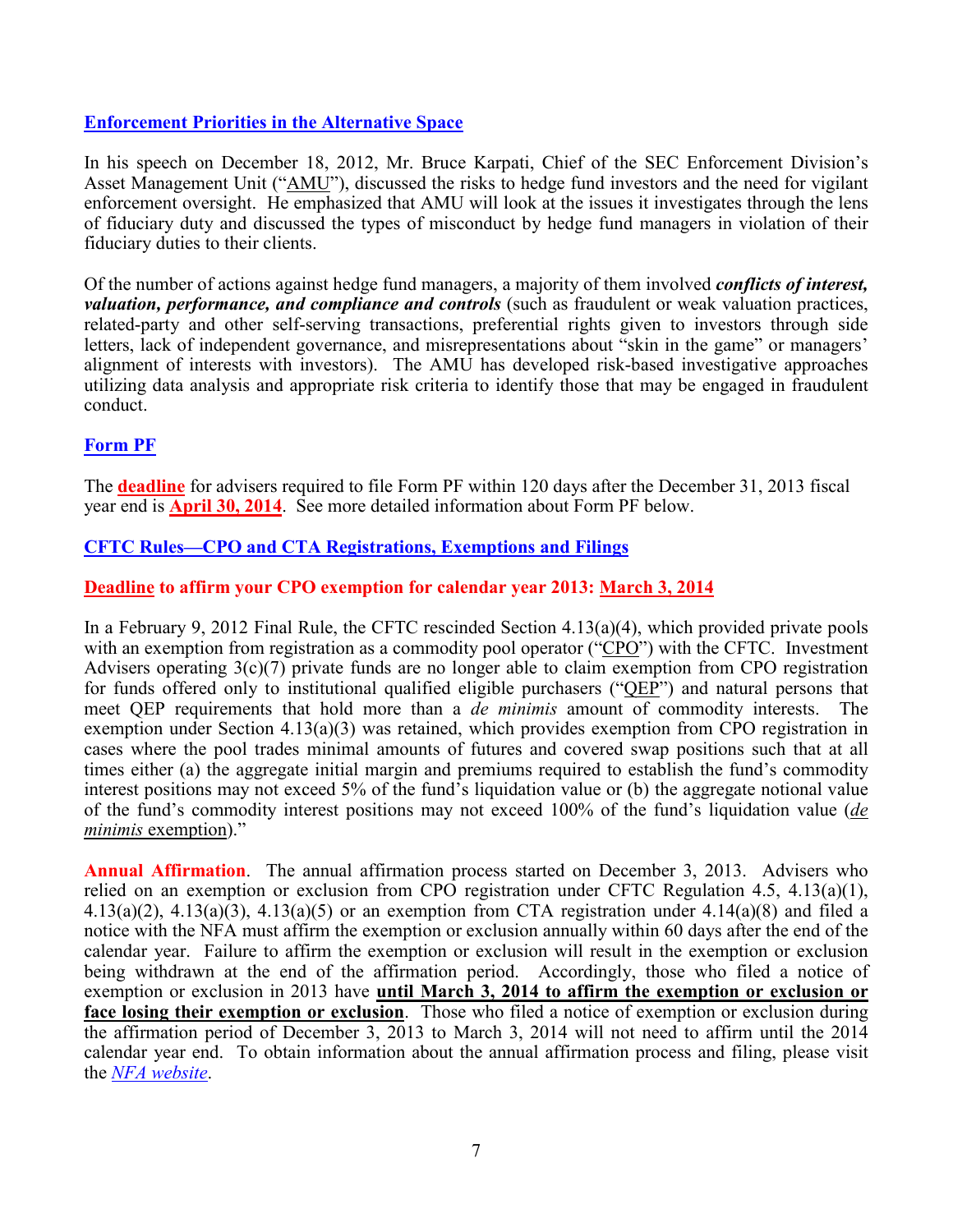Note that, in assessing whether your activities keep you within the *de minimis* exemption, the following instruments generally fall under the definition of "**commodity interests**:"

- **Futures and Commodities.** (Other than futures on single securities—see below.)
- **Swaps and Other Commodity Interests.** As a general rule, any instruments based on interest rates, monetary rates or yields are swaps subject to CFTC regulation.<sup>[1](#page-7-0)</sup>
- **Mixed Swaps and Security-Based Swap Agreements.** Security-based swap agreements include, for example, swaps on a broad-based security index. Mixed swaps include, for example, swaps on a single security where the counterparties embed interest-rate optionality or a non-security component.

Instruments that are generally **not "commodity interests"** and do not fall under CFTC regulation:

 **Security-based swaps:** swaps on a single security; credit default swaps based on a single reference obligation; futures on a single security or a single loan; and swaps on narrow-based securities indices (those with nine or fewer component securities and subject to certain weighting requirements).[2](#page-7-1)

# **Form CTA-PR**

# **Deadline for filing Form CTA–PR for December 31, 2013 year end: February 14, 2014**

CFTC Regulation 4.27 requires that all CTC-registered CTAs and members of the NFA file a Form PR by February 14, 2014.

Form PR requires each CTA to report on a quarterly basis general information about the CTA, its trading programs, any pool assets and the identity of the CPOs operating the pools. Form PR must be filed within 45 days after the quarters ended March, June and September and within 45 days of the calendar year end. Form PR filing does not eliminate the requirement to file a Form PF. SEC-registered investment advisers may also be required to file their initial Form PF filings by April 30, 2014.

The Form PR report for the year ended December 31, 2013 will be due by February 14, 2014 and must be filed electronically using NFA's EasyFile System accessed at: [http://www.nfa.futures.org/NFA](http://www.nfa.futures.org/NFA-electronic-filings/easyFile-CTA-filers.HTML)[electronic-filings/easyFile-CTA-filers.HTML.](http://www.nfa.futures.org/NFA-electronic-filings/easyFile-CTA-filers.HTML) The CTA's security manager must first set up security settings in order to access the EasyFile System.

# **Form CPO-PQR**

The following are the filing requirements for registered CPOs:

- Small CPOs (less than \$150 million pool AUM) must file Form CPO-PQR Schedule A on an annual basis within 90 days of the calendar year-end.
- Mid-size CPOs (\$150 million to \$1.5 billion pool AUM) must file Form CPO-PQR Schedules A and B on an annual basis within 90 days of the calendar year-end.
- Large CPOs (at least \$1.5 billion pool AUM) must file Form CPO-PQR Schedules A, B and C on a quarterly basis within 60 days of each calendar quarter-end.

<span id="page-7-0"></span> <sup>1</sup> However, if the "yield" is calculated based on the price or changes in price of a debt security, loan, or narrow-based security index, it would generally be considered a security-based swap subject to the jurisdiction of the SEC.

<span id="page-7-1"></span><sup>&</sup>lt;sup>2</sup> This definition is detailed and complicated; please contact us if the swap you are trading involves a basket.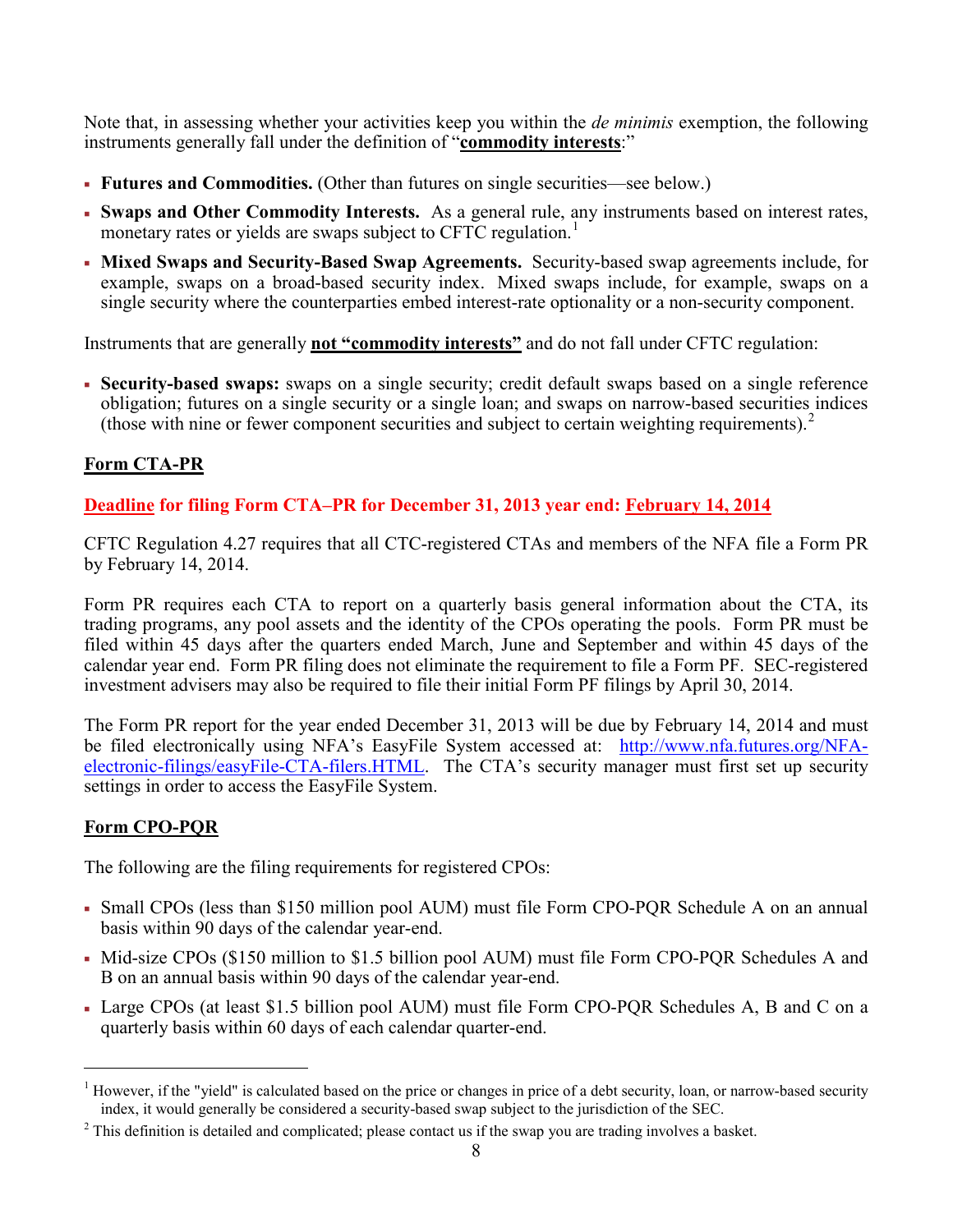CPOs that file Form PF and include information on all relevant pools in Form PF need only file Schedule A.

# **Annual Assessment of Compliance Program**.

At least annually, an Investment Adviser must review its compliance policies and procedures to assess their effectiveness in preventing fraud and other violations. The review should be conducted with special focus on the Investment Adviser's specific business model and operating environment and any changes to it during the reviewed year, and all the actual and potential conflicts of interest that might result from that business model and those changes. The annual assessment process should be documented and those document(s) should be presented to the Investment Adviser's chief executive officer or executive committee, as applicable, and maintained in the Investment Adviser's files. At a minimum, the annual assessment process should entail a detailed review of:

- Conflicts of Interest for example, valuation practices, accuracy of marketing documents and performance disclosures, favorable terms/side letters, personal trading, allocation practices, undisclosed compensation arrangements, soft dollars, best execution, and affiliated transactions;
- Valuation practices and procedures with special focus on Tier 2 and 3 positions;
- Internal Violations any violations of policies and procedures that arose during the year;
- Changes changes in the Investment Adviser's business activities and in applicable law;
- Code of Ethics, including an assessment of the effectiveness of its implementation and determination of whether it should be enhanced in light of the Investment Adviser's current business practices;
- Trading/Investment Restrictions;
- Personal Trading Policy SEC-registered advisers are required to include personal trading policies and procedures in their Code of Ethics regarding the personal trading of persons who can access specific information concerning the SEC-registered adviser's business. The personal trading policy must, among other things, require each reporting person to provide (i) a report of their holdings at least once every 12-month period on a date set by the adviser, and (ii) reports of transactions within 30 following the end of each calendar quarter;
- Side Letters and other special/favorable terms policies and procedures;
- Subscription Applications test for accurate completion and investor eligibility in light of changes to accredited investor and qualified client standards;
- ERISA test calculations related to ownership percentages of benefit plans and entity investors that are plan assets funds;
- Marketing Documents and Performance Presentations test accuracy of disclaimers and footnotes and adequacy of records;
- Business Continuity/Disaster Recovery plan which should be "stress tested" and adjusted as necessary;
- Social Media policies and procedures which the SEC recommends all Investment Advisers adopt as part of their compliance policies and procedures;
- Whistleblower policies and procedures which should promote employee reporting of violations; and
- Any other area specific to the Investment Adviser.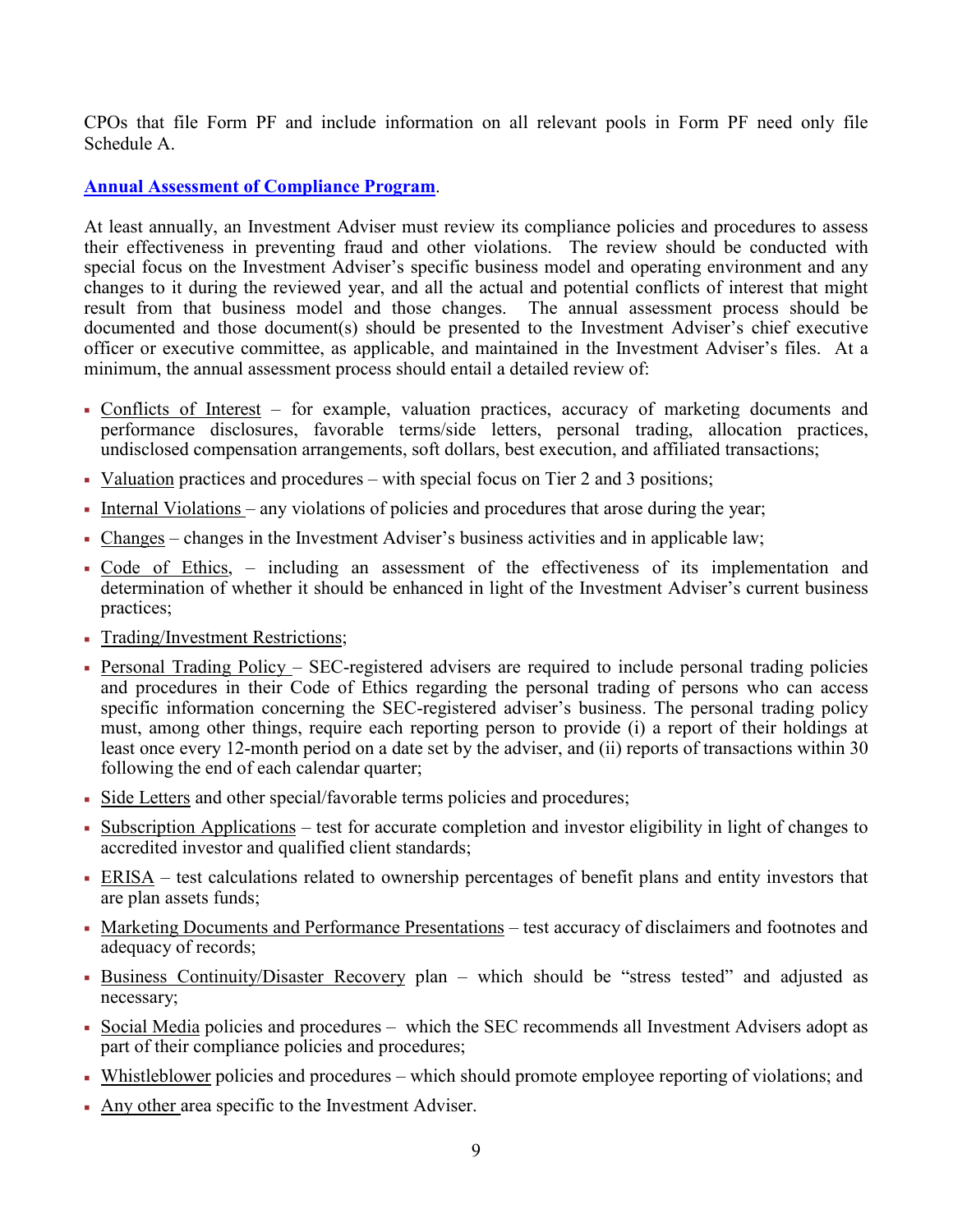## **Offering Materials**

As a general securities law disclosure matter, and for purposes of U.S. federal and state anti-fraud laws, including Rule 206(4)-8 under the Advisers Act, an Investment Adviser must continually ensure that each of its fund offering documents is kept up to date, is consistent with its other fund offering documents and contains all material disclosures that may be required in order for the fund investor to be able to make an informed investment decision.

Full and accurate disclosure is particularly important in light of Sergeants Benevolent Assn. Annuity Fund v. Renck, 2005 NY Slip op. 04460, a June 2, 2005 New York Appellate Court decision, where the court held that officers of an investment adviser could be personally liable for the losses suffered by a fund that they advised if they breached their implied fiduciary duties to the fund. The fiduciary nature of an investment advisory relationship and the standard for fiduciaries under the Advisers Act includes an affirmative duty of utmost good faith, and of full and fair disclosure of all material facts, and an affirmative obligation to use reasonable care to avoid misleading clients.

Accordingly, it may be an appropriate time for an Investment Adviser to review its offering materials and confirm whether or not any updates or amendments are necessary. In particular, an Investment Adviser should take into account the impact of recent market conditions on its funds and review its funds' current investment objectives and strategies, valuation practices, performance statistics, redemption or withdrawal policies, risk factors (including disclosures regarding market volatility and counterparty risk), personnel, service providers and any relevant legal or regulatory developments.

## **Annual Privacy Notice**

Under SEC Regulation S-P, an Investment Adviser must provide its fund investors or clients who are natural persons notice of the Investment Adviser's privacy policy on an annual basis, even if there are no changes to the privacy policy.

## **New Issues**

Investment Advisers should address FINRA Rule 5130 and Rule 5131. Rule 5131 prohibits quid pro quo and "spinning" allocations of new issues of securities and addresses book-building, new issue pricing, penalty bids, trading, and waivers of lock-up agreements by member firms and associated persons. An Investment Adviser that acquires "new issue" IPOs for a fund or separately managed client account must obtain written representations every 12 months from the fund or the account's beneficial owner confirming their continued eligibility to participate in new issues. This annual representation may be obtained through "negative consent" letters.

## **Custody; Annual Audit or Surprise Audit**

Private fund Investment Advisers should have their funds audited by a PCAOB registered independent account and provide audited financial statements of their fund(s), prepared in accordance with U.S. generally accepted accounting principles, to the fund(s)' investors within 120 days of the end of the funds' fiscal year. Investment Advisers that do not have their private funds audited should determine whether they are deemed to have custody of those funds' assets and therefore are subject to an annual surprise audit and other requirements.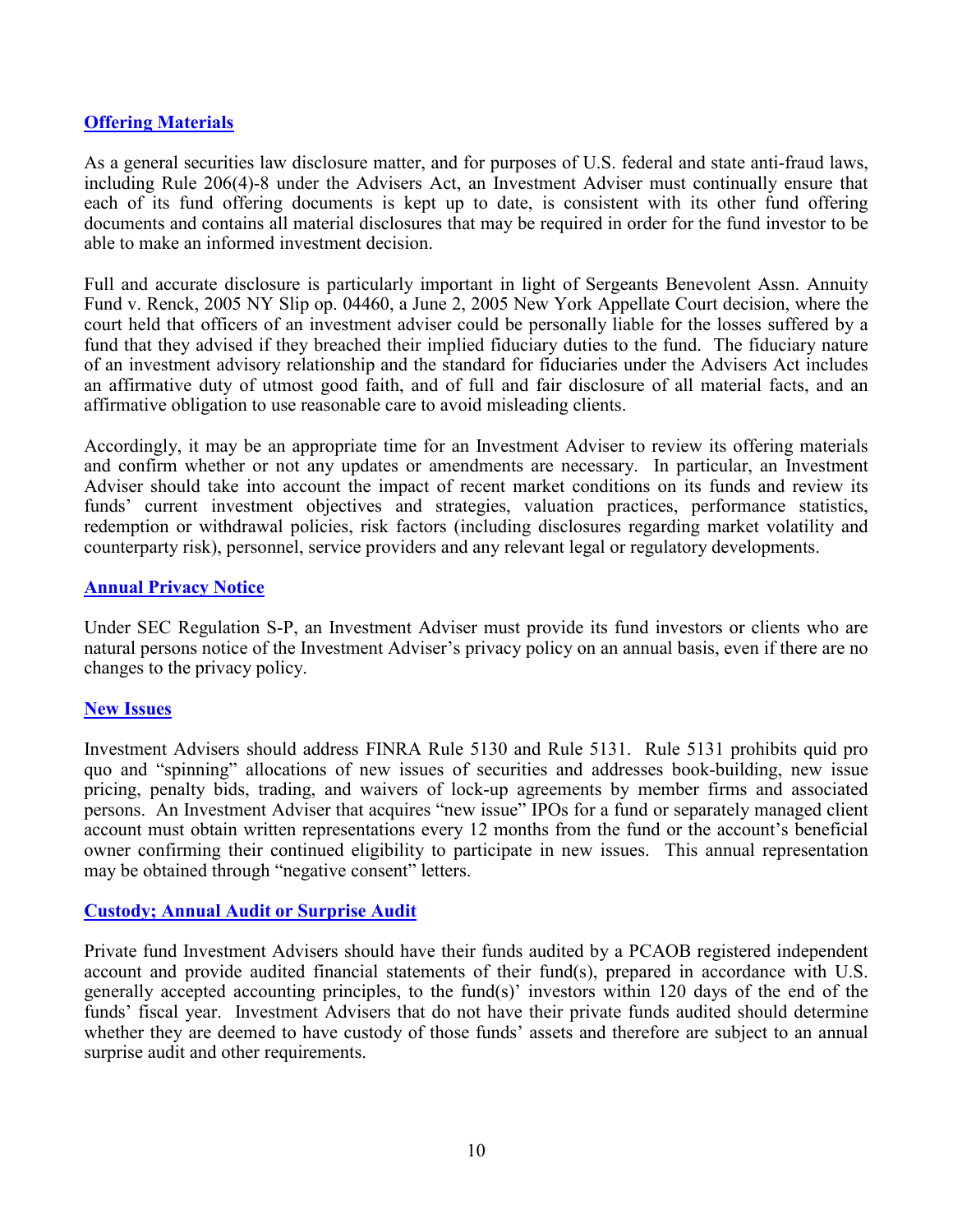#### **Anti-Money Laundering**

An Investment Adviser is subject to the economic sanctions programs administered by OFAC and should have an anti-money laundering program in place. An Investment Adviser should review its antimoney laundering program on an annual basis to determine whether the program is reasonably designed to ensure compliance with applicable law given the business, customer base and geographic footprint of the Investment Adviser.

**"Pay-to-Play."** Investment Advisers should review any political contributions or other activity by the Investment Advisers' personnel that may trigger lobbyist registration, as well as their related policies and procedures. The Rules cover a multitude of topics, including the prohibition of soliciting or coordinating campaign contributions from others for elected officials in a position to influence the selection of the adviser.

With regard to California, generally employees of "external managers" fall under the definition of "placement agent" requiring lobbyist registration. There are exceptions. Specifically, employees who spend at least 1/3 of their time during a calendar year managing assets do not fall under the "placement agent" definition.

Please contact us if you have politically active personnel in your organization.

#### **Liability Insurance**

Due to an environment of increasing investor lawsuits and regulatory scrutiny of fund managers, an Investment Adviser may want to consider obtaining management liability insurance or review the adequacy of any existing coverage, as applicable.

## **Securities and Other Forms Filings**

## **Form 13F**

## **Deadline for filing Form 13F for the December 31 quarter: February 14, 2014**

An "institutional investment manager," whether or not an (SEC or state-registered) Investment Adviser, must file a *[Form 13F](http://www.sec.gov/about/forms/form13f.pdf)* with the SEC if it exercises investment discretion with respect to \$100 million or more in securities subject to Section 13(f) of the Exchange Act (e.g., exchange-traded securities, shares of closed-end investment companies and certain convertible debt securities). The first filing must occur within 45 days after the end of the calendar year in which the Investment Adviser reaches the \$100 million filing threshold and within 45 days of the end of each calendar quarter thereafter, as long as the Investment Adviser meets the \$100 million filing threshold.

## **Form 13H**

## **Deadline for filing an annual Form 13H: February 14, 2014**

Rule 13h-1 under the Exchange Act requires "Large Traders" to identify themselves to the SEC and make certain disclosures to the SEC on *[Form 13H](http://www.sec.gov/about/forms/form13h.pdf)*. "Large Traders" are defined as persons that exercise investment discretion over one or more accounts and effect transactions of NMS securities for or on behalf of such accounts in an aggregate amount of at least \$20 million in a day or \$200 million in a month. In addition to an initial filing, which must be filed within 10 days from the transaction date, all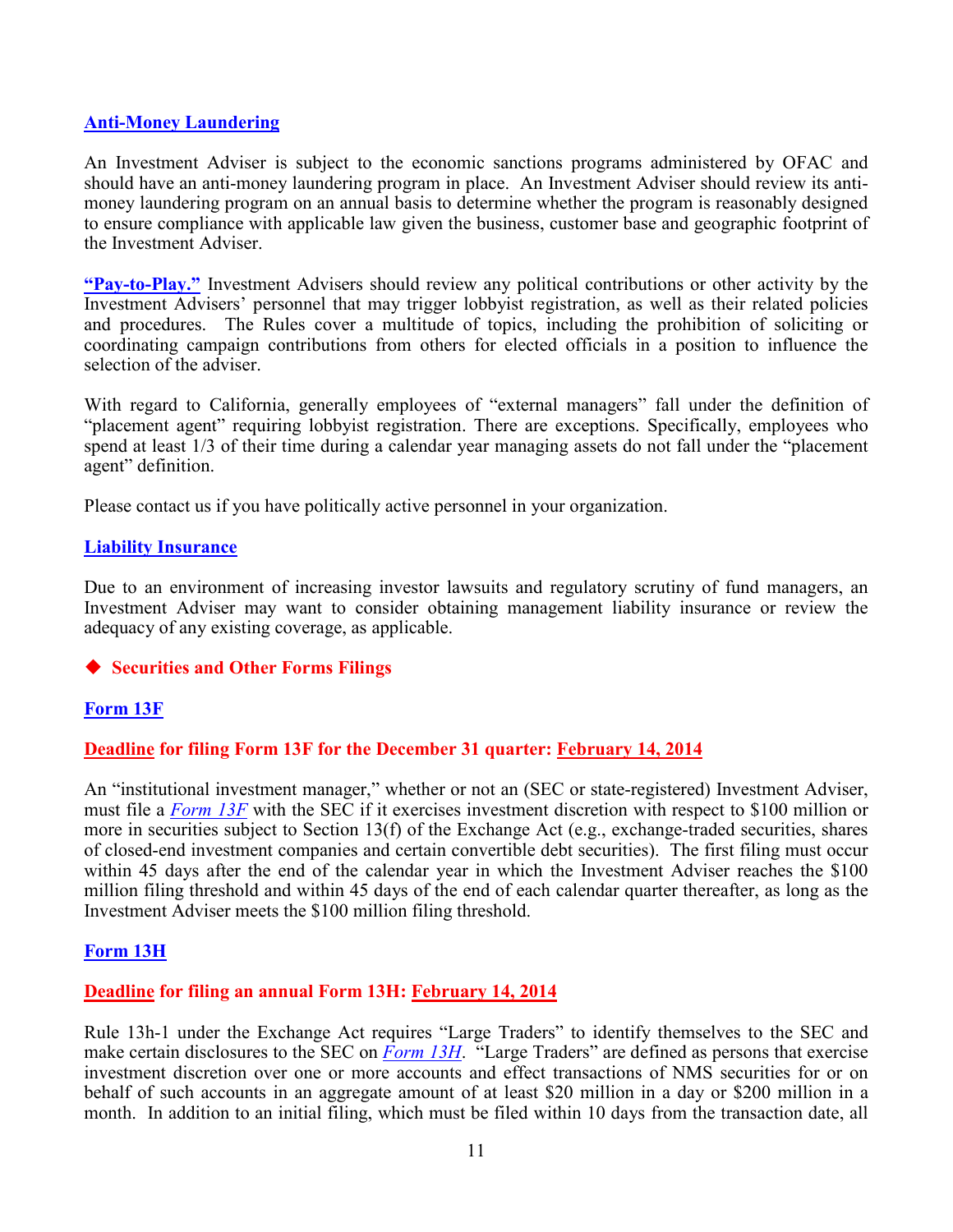Large Traders must submit an annual filing on Form 13H within 45 days after the end of the calendar year and submit any amendments promptly after the end of any calendar quarter where information in the form becomes materially inaccurate.

# **Form PF**

# **Deadline for filing Form PF (for advisers who are not large liquidity or large hedge fund advisers): April 30, 2014**

The Advisers Act requires Investment Advisers that advise one or more private funds and have at least \$150 million in private fund AUM to file the Form PF with the SEC. CEA Rules require CPOs and commodity trading advisors registered with the CFTC to satisfy specific filing requirements with respect to private funds by filing the Form PF with the SEC in certain circumstances. The *[Form PF](http://www.sec.gov/about/forms/formpf.pdf)* has quarterly and annual filing requirements based on a number of factors, including amounts and types of assets, as follows:

- Large liquidity fund advisers<sup>[3](#page-11-0)</sup> must file the Form PF within 15days of each fiscal quarter end.
- Large hedge fund advisers<sup>[4](#page-11-1)</sup> must file the Form PF within 60 days of each fiscal quarter end.
- All other filers<sup>[5](#page-11-2)</sup> must file the Form PF within 120 days of each fiscal year end.

For additional information about Form PF, see the SEC's *[Frequently Asked Questions on Form PF](http://www.sec.gov/divisions/investment/pfrd/pfrdfaq.shtml)*.

# **Schedules 13G or 13D**

# **Deadline for filing annual amendment to Schedule 13G: February 14, 3014**

An Investment Adviser whose client or proprietary accounts, separately or in the aggregate, are beneficial owners of 5% or more of a registered voting equity security, and who have reported these positions on Schedule 13G, must update these filings annually within 45 days of the end of the calendar year, unless there is no change to any of the information reported in the previous filing (other than the holder's percentage ownership due solely to a change in the number of outstanding shares). An Investment Adviser reporting on Schedule 13D is required to amend its filings "promptly" upon the occurrence of any "material changes."

## **Section 16 Filings**

In addition, an Investment Adviser whose client or proprietary accounts are beneficial owners of 10% or more of a registered voting equity security must determine whether it is subject to any reporting obligations, or potential "short-swing" profit liability or other restrictions, under Section 16 of the Securities Exchange Act of 1934, as amended (the "Exchange Act"). Individuals or entities that beneficially own ten percent of any class of equity securities registered under Section 12 of the

<span id="page-11-0"></span> $3\text{ Large hedge fund្nd advisers are advisers with at least $1.5 billion under management attributable to hedge funds.$ 

<span id="page-11-1"></span>Large liquidity fund advisers are advisers with at least \$1 billion in combined AUM attributable to liquidity funds and registered money market funds.

<span id="page-11-2"></span><sup>&</sup>lt;sup>5</sup> This group includes smaller private fund advisers and large private equity fund advisers, which are advisers with at least \$2 billion in AUM attributable to private equity funds. All advisers with at least \$150 million in AUM that are not considered large hedge fund advisers, large liquidity fund advisers, or large private equity fund advisers are considered smaller private fund advisers.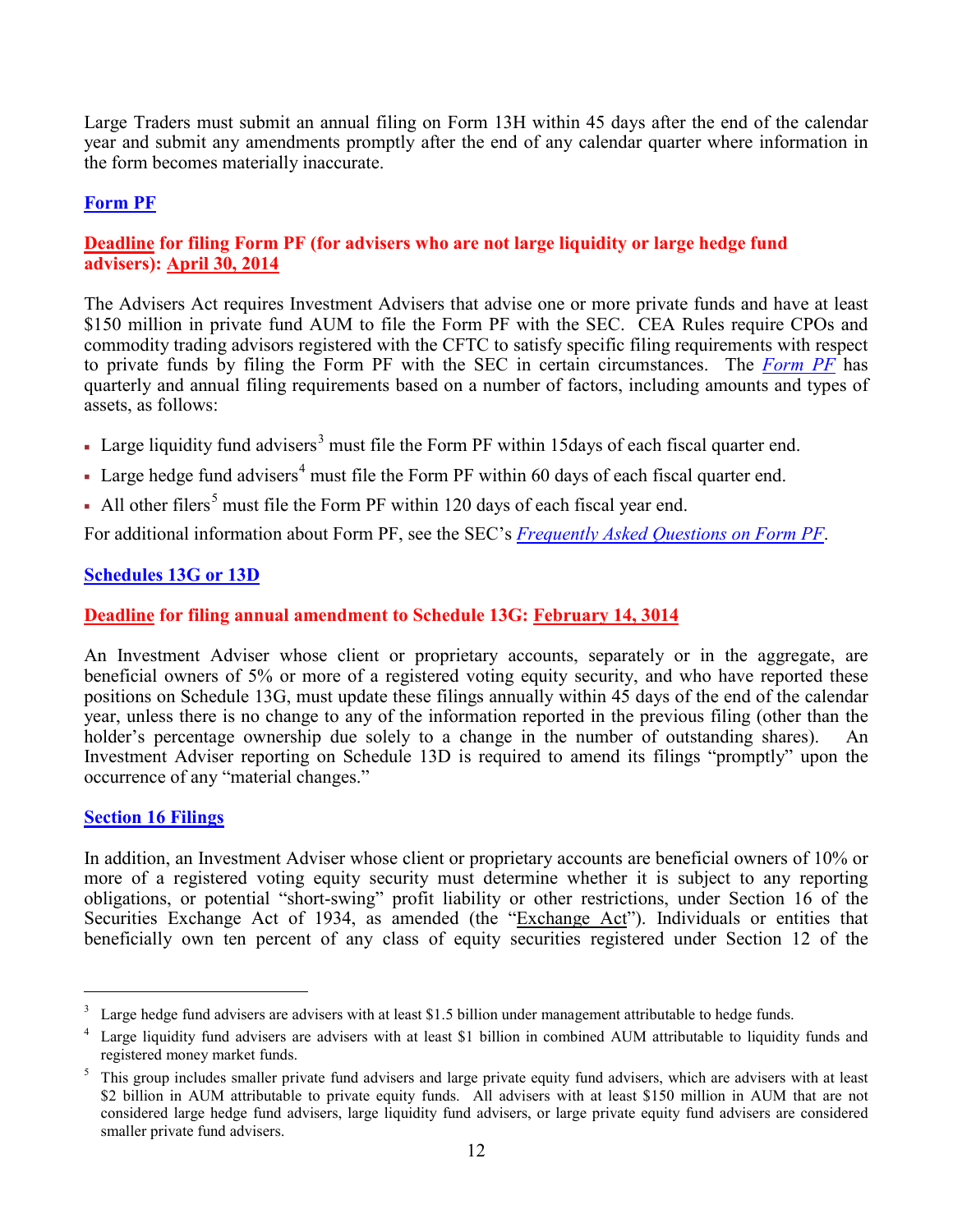Exchange Act, and officers or directors of the issuers of these securities, may be required to file Forms 3, 4, and 5 regarding their ownership of and transactions in these securities.

# **FBAR Reporting**

# **Deadline for receipt by Treasury Department of FBAR** *[Form TD F 90-22.1](http://www.irs.gov/pub/irs-pdf/f90221.pdf)* **for 2013 calendar year: June 30, 2014**

A U.S. person is required to file a Report of Foreign Bank and Financial Accounts ("FBAR") if he has a financial interest in or signature authority over a foreign bank, securities or other financial account (e.g., a prime brokerage account) in another country if the aggregate value of the foreign financial accounts exceeds \$10,000 at any time during the calendar year. Failure to file this form when required can result in significant penalties. Financial accounts that may be subject to FBAR reporting include accounts of a mutual fund or similar pooled fund that issues shares available to the general public and that has a regular net asset value determination and regular redemptions. Private offshore funds, such as hedge funds and private equity funds, are *not* deemed to be foreign financial accounts, and therefore investment advisers are not required to file an FBAR with respect to these funds. However, if these private funds have either a foreign bank account, foreign prime brokerage account, or other foreign financial account, and the adviser has signature authority over those accounts, then the adviser may have to file an FBAR with respect to those accounts.

FBAR can now be filed electronically via FinCEN's *[BSA E-Filing system](http://bsaefiling.fincen.treas.gov/Enroll_Individual.html)*. For additional information on filing FBAR, see the IRS' *[FAQs Regarding FBAR –](http://www.irs.gov/Businesses/Small-Businesses-&-Self-Employed/FAQs-Regarding-Report-of-Foreign-Bank-and-Financial-Accounts-(FBAR)---Filing-Requirements) Filing Requirements*.

# **FATCA**

Foreign Account Tax Compliance Act (FATCA), comprising of sections 1471 through 1474 (Chapter 4) of the Internal Revenue Code, was enacted in March 2010 as part of the Hiring Incentives to Restore Employment (HIRE) Act. FATCA imposes information reporting requirements on foreign financial institutions (FFIs) and withholding, documentation, and reporting requirements with respect to certain payments made to certain foreign entities. In July 2011, the IRS released a notice that provided and described the timeline for FFIs and withholding agents to implement the various FATCA requirements. The Treasury Department has released models for bilateral agreements [\(Model 1 Agreement](http://www.treasury.gov/resource-center/tax-policy/treaties/Documents/FATCA-Model-1A-Agreement-to-Implement-Reciprocal-11-14-2012.pdf) and [Model](http://www.treasury.gov/resource-center/tax-policy/treaties/Documents/FATCA-Model-2-Agreement-to-Implement-11-14-2012.pdf) [2 Agreement\)](http://www.treasury.gov/resource-center/tax-policy/treaties/Documents/FATCA-Model-2-Agreement-to-Implement-11-14-2012.pdf) with other jurisdictions under which FFIs would satisfy their Chapter 4 requirements and has entered into a number of intergovernmental agreements based on the model agreements. In October 2012, the IRS released [Announcement 2012-42](http://www.irs.gov/pub/irs-drop/A-12-42.pdf) which outlines new timelines for FFIs and withholding agents to complete due diligence and other requirements. On January 17, 2013, the Treasury Department and the IRS published final regulations which went into effect on January 28, 2013. The final regulations provided for a phased implementation of the FATCA requirements beginning on January 1, 2014 through 2017. *[Notice 2013-43](http://www.irs.gov/pub/irs-drop/n-13-43.pdf)* was issued by the IRS which provided revised timelines for the implementation of FATCA. Financial institutions must register on the *[FATCA registration](https://sa2.www4.irs.gov/fatca-rup/)  [website](https://sa2.www4.irs.gov/fatca-rup/)* and finalize their registration by April 25, 2014 to ensure inclusion in the June 2, 2014 IRS FFI List (note that information submitted to the registration website prior to January 1, 2014, even if submitted as final, will not be treated as a final submission).

# **Treasury International Capital System ("TIC") Forms**:

 *[TIC Form SLT](http://www.treasury.gov/resource-center/data-chart-center/tic/Pages/forms-slt.aspx)*—Aggregate Holdings of Long-Term Securities by U.S. and Foreign Residents. Form SLT is required to be submitted by entities with consolidated reportable holdings and issuances with a fair market value of at least \$1 billion as of the last day of any month. Form SLT must be filed no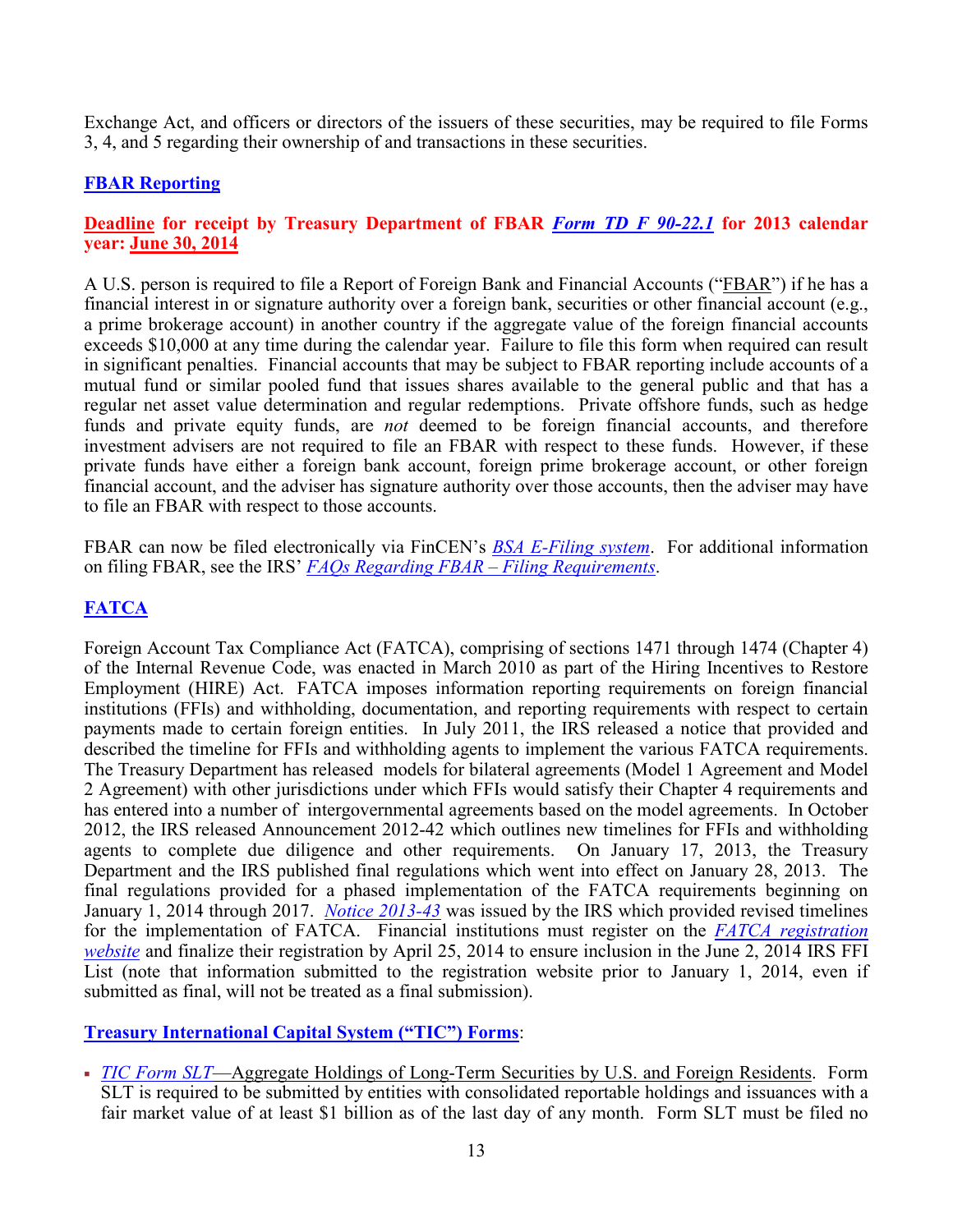later than the  $23<sup>rd</sup>$  calendar day of the month following the report as-of date. Form SLT applies to all U.S.-resident custodians (including U.S.-resident banks), U.S.-resident issuers (such as a U.S. fund) and U.S.-resident end-investors (such as a U.S. investment adviser, whether or not registered).

 *[TIC Form SHC](http://www.treasury.gov/resource-center/data-chart-center/tic/Pages/forms-sh.aspx#shc)*—Report of U.S. Ownership of Foreign Securities**.** Form SHC is a mandatory survey of the ownership of foreign securities, including selected money market instruments, by U.S. residents as of December 31, 2011 and is conducted every 5 years. The form was last required to be submitted by fund managers and other entities required to do so no later than March 2, 2012. Form SHC is mandatory for all U.S.-resident custodians and end-investors that (1) have holdings in foreign securities that meet the reporting thresholds or (2) are notified by the Federal Reserve Bank of New York ("FRBNY"), as fiscal agent for the U.S. Treasury Department, that they are required to submit the Form SHC. For purposes of this form, "U.S. resident" is defined as any individual, corporation or other entity incorporated or legally established in the United States, including branches, subsidiaries and affiliates of foreign entities located in the United States.

U.S.-resident custodians must report both foreign portfolio securities held in safekeeping for other U.S. residents and invested for their own portfolios. U.S.-resident end-investors must report all foreign securities invested for their own portfolios or for the portfolios of U.S.-resident clients. Endinvestors are entities such as (but not limited to): financial and non-financial organizations; managers of private and public pension funds; managers/sponsors of mutual funds, hedge funds, private equity companies, and other pooled funds and private investment vehicles; insurance companies; foundations; universities; trusts and estates; and funds and similar entities that own shares or units of, or other portfolio equity interests in, a foreign related or non-related entity.

**[TIC Form SHCA](http://www.treasury.gov/resource-center/data-chart-center/tic/Documents/shca2012in.pdf)—Annual Report of U.S. Ownership of Foreign Securities. Form SHCA is the annual** report that must be filed only by entities that were notified by the FRBNY. Those required to report on Form SHCA were determined based on the level of U.S. holdings of foreign securities reported on the December 2011 Form SHC and the June 2012 Form SLT. Form SHCA must be filed with the FRBNY by March 3, 2014.

# **Blue Sky Filings/Form D**

Many state securities "blue sky" filings expire on a periodic basis and must be renewed. Accordingly, now may be a good time for an Investment Adviser to review the blue-sky filings for its fund(s) to determine whether any updated filings or additional filings are necessary.

All Form D filings for continuous offerings need to be amended with the SEC on an annual basis.

With the adoption of the new Rule 506(c), the Form D has been revised. The current check box for Rule 506 under Item 6 has been changed to Rule 506(b) and a new check box for Rule 506(c) has been added.

# **Annual State Corporate/LLC/LP Filings and Taxes**

Investment advisors and private funds are required to make annual filings and tax payments in the state of formation, as well as states in which the entities are qualified to do business. There may be corporate filing and/or tax requirements in foreign jurisdictions where the fund is formed or qualified.